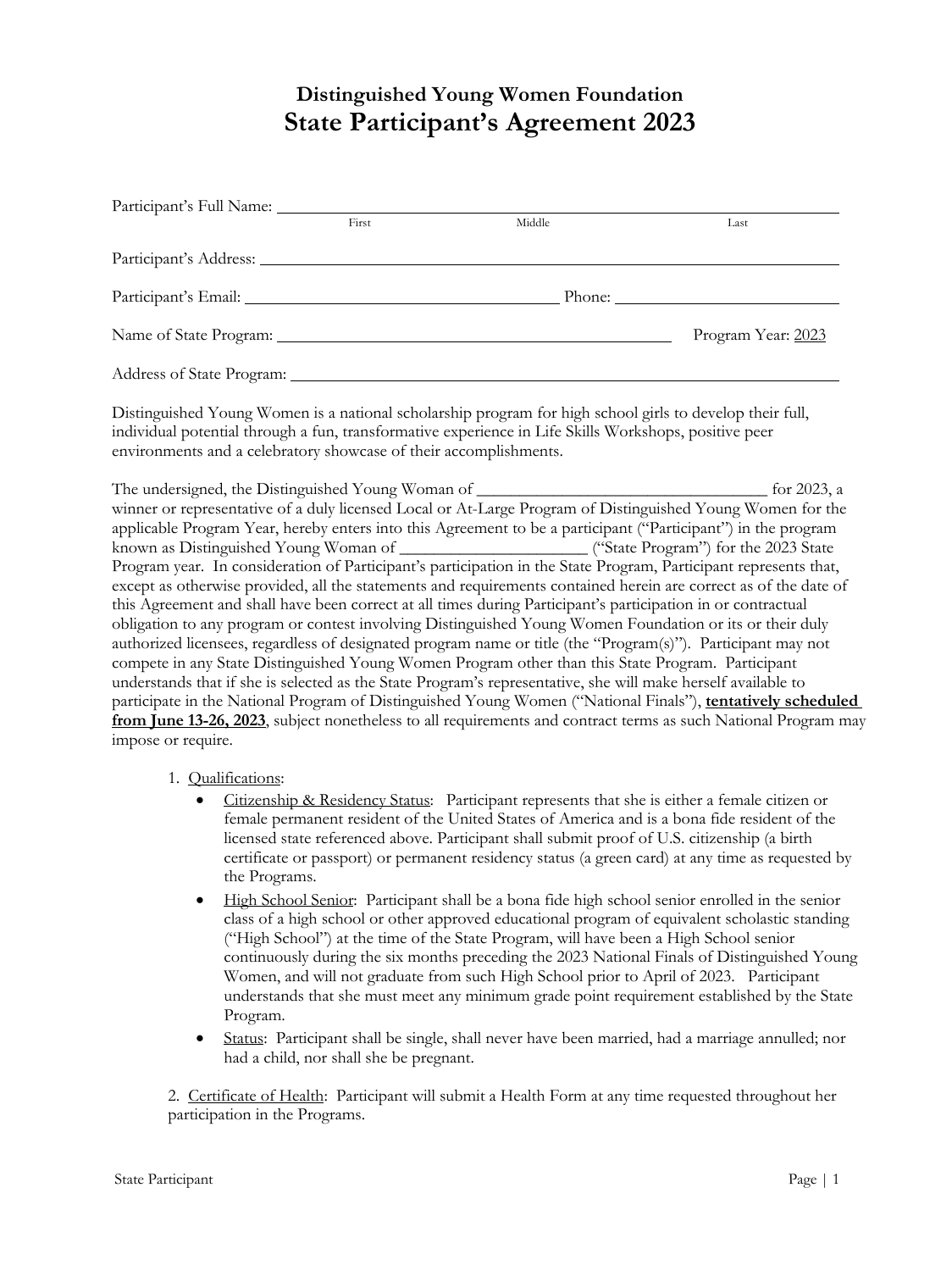3. No Entry Fee: Participant understands that the Programs may not currently require participants to pay an entry fee as a prerequisite to participation in the Programs but that any Program may institute same at any time in the future as a condition to continued participation. The only exception is that a Participant from an At-Large program may be required to pay the same license fee to the State Program as the Local Programs are required to pay in that State.

4. No Promotional Activities: Participant agrees that she has not authorized any person, firm, corporation or other entity to use her name, photograph, picture, likeness, or any titles she may have earned or been awarded in connection with an endorsement, advertisement or promotion of any commercial product or service. Participant further agrees that she is not under contract or agreement of any kind with any person, firm, corporation or other entity with respect to any promotional activities of any kind, has not made any similar commitments for the future; and has no obligations of any kind which would prevent her participation and appearance in the Programs or her compliance with the terms and conditions of this Agreement.

5. No Promotional Pictures: Participant agrees that she will not permit any promotional pictures to be taken of her in inappropriate or unauthorized attire (e.g., swimsuit, crown, tiara, or sash) during her participation in, or while under contract with, the Programs.

6. Full Participation: Participant will participate in all of the series of events leading up to the final selection of the State Representative of the State Program. She will abide and be bound by the rules and regulations governing and/or established from time to time by the Programs. Participant understands that her participation in the State Program authorizes any of the Programs, its sponsors and anyone duly licensed by the Programs, to televise, broadcast on radio, television, or other electronic media, or photograph her singly or in a group, either in connection with the Programs or otherwise. Participant also agrees to execute such releases, consents and other forms requested from her by the Programs.

7. Talent: Participant shall possess and perform a talent. This talent may be in the form of singing, dancing, playing a musical instrument, dramatic reading or recitation, or other approved talent. It is expressly understood that if Participant's talent performance exceeds 90 seconds, she shall be automatically disqualified from receiving any points in the Talent category.

8. No Other Contests: While she is a participant in or under contract with the Programs, Participant agrees that she will not enter or allow herself to be entered in or hold a current title or awarded position in, any program which may be deemed by the Programs to be similar to the Programs or which may be deemed to be inappropriate.

9. Scholarships: Participant understands that scholarships and other awards provided by the Programs are administered through the America's Junior Miss Scholarship Foundation, the State Program's scholarship foundation, or a Local Program's scholarship foundation. All scholarships and awards are subject to the rules and regulations of the respective foundation as may be changed from time to time. The appropriate foundation will supply a copy of the rules and regulations to Participant within a reasonable time after she is awarded a scholarship or award from any of the Programs.

10. Final Decisions: Participant understands and agrees that the time, manner and method of selecting the State Representative of the State Program and the awarding and supervision of the State Program scholarships shall be within the sole discretion of the State Program, subject to the State Program's agreements with the Program's National Office. Participant understands that the decision of the persons designated to determine the winners of the various events and any and all matters pertaining to the selection of the winners of the Programs shall be final and non-contestable.

11. Agency: Participant agrees that if selected as the State Representative of the State Program, she constitutes and appoints the State Program as her sole and exclusive agent on and in her behalf for all press releases, statements to the press, contracts, engagements, and all theatrical, artistic or commercial endeavors during the period from the date of such selection until termination of this Agreement.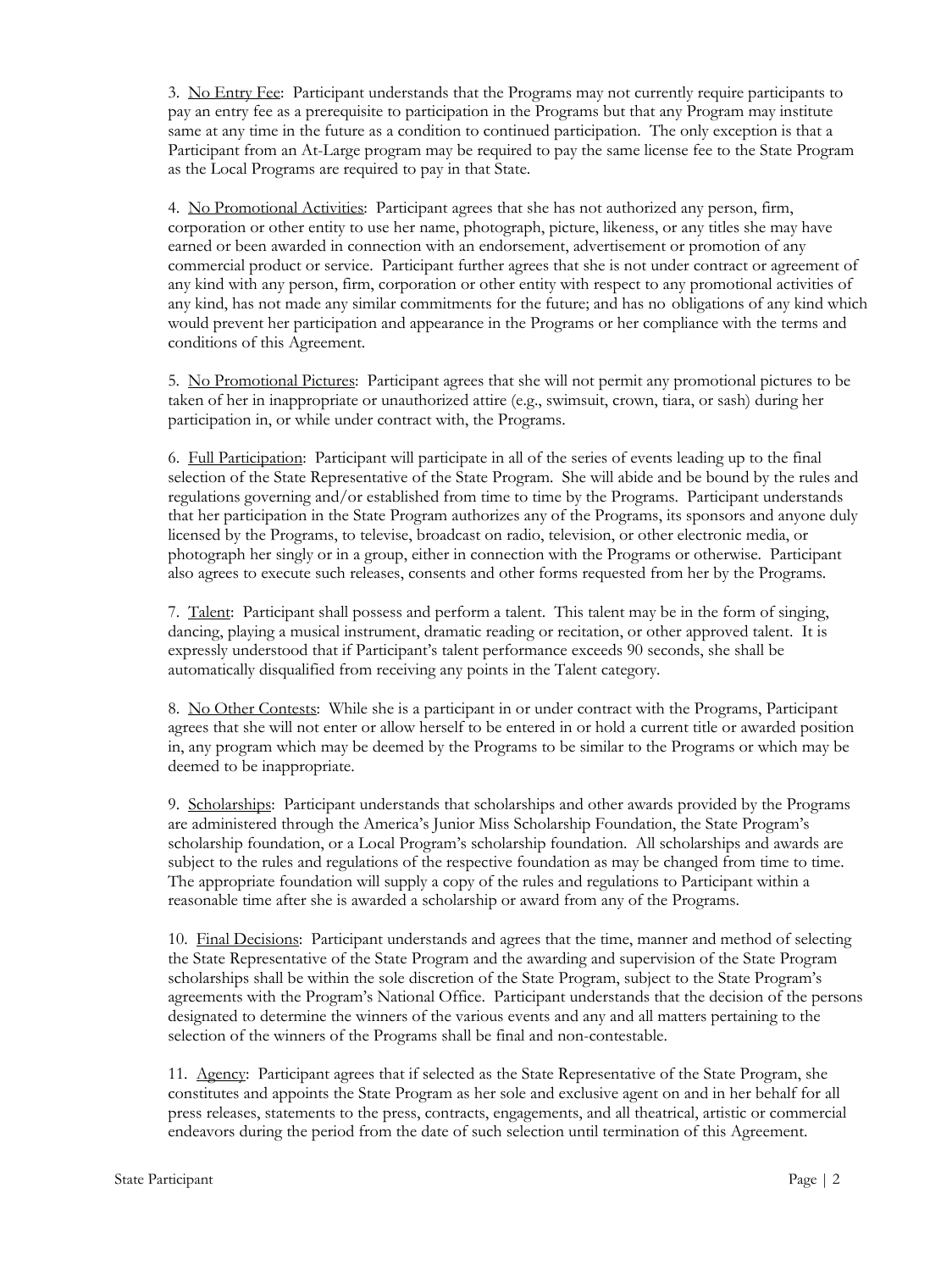12. Publicity: Participant understands that any photographs, telecasts, electronic media broadcasts and pictures ("Media Materials") made of her, either individually or in a group, as a participant in any Program, shall become the exclusive property of such Program. The Media Materials may be used by such Program or anyone licensed or designated by it, for publicity, advertising, or any other use which is consistent with the goals of the Programs. Participant also agrees to execute such releases, consents and other forms as shall be requested from her for this purpose by any Program.

13. Rejection: Participant understands that the State Program reserves the right, in its sole discretion, to reject any applicant or participant, in any of its Programs, provided that such rejection is not based on unlawful criteria including, but not limited to, race, color, religion, national origin, physical handicaps, or disabilities.

14. Termination/Forfeiture: Participant understands that in the event she is chosen State Representative and is deemed by the State Program to have failed to abide by all the rules and regulations of the State Program, she shall forfeit her title of State Representative of the State Program and her opportunity to participate in the National Program, together with such of the scholarship funds as the State Program determines to be appropriate. The parties to this Agreement further agree that the State Program reserves the right, if the State Program deems the Participant to have engaged in any behavior, taken any action, failed to act in any manner and at any time, which, in their sole discretion, is deemed unbecoming or to reflect poorly on their Program, to immediately rescind, cancel, revoke or otherwise terminate this Agreement, with such State Representative in which event she shall forfeit her title of State Representative of the State Program and her opportunity to participate in the National Program, together with such of the scholarship funds as the State Program determines to be appropriate, provided that such rejection is not based on unlawful criteria including, but not limited to, race, color, religion, national origin, physical handicaps, or disabilities. Participant further understands that the State Program and National Program are separate legal entities and if she is chosen as State Representative and is deemed by the National Program to have engaged in any behavior, taken any action, failed to act in any manner and at any time, which, in their sole discretion, is deemed unbecoming or to reflect poorly on their Programs that she may be denied participation by them in their respective Programs.

15. No Immediate Family: Participant represents that no member of the Participant's immediate family is employed by any of the Sponsors of the Programs, or is a volunteer or employee of any of the Programs.

16. Term: Other than those provisions contained in paragraphs 9, 10 and 12 above and the Parental Consent provision below, all of which shall survive the termination of this Agreement, this Agreement shall automatically terminate at the conclusion of the State Program, unless Participant is selected State Representative. If so selected, this Agreement shall terminate at the later of the completion of the next year's State Program or Participant's entering into a Participant Agreement for the National Finals.

17. Governing Law and Venue: This agreement shall be governed and construed in accordance with the laws of the State of Alabama without regard to conflict of laws principles. The parties hereby irrevocably and unconditionally (i) consent to submit to the jurisdiction of the courts of the State of Alabama for any action, suit or proceeding arising out of or relating to this agreement (and the parties hereby irrevocably and unconditionally agree not to commence any such action, suit or proceeding except in such courts), (ii) waive any objection to the laying of venue of any such action, suit or proceeding in any such courts, and (iii) waive and agree not to plead or claim that any such action, suit or proceeding brought in any such court has been brought in an inconvenient forum.

18. Electronic Signatures. Each party agrees that the electronic signatures, whether digital or encrypted, of the parties included in this agreement are intended to authenticate this writing and to have the same force and effect as manual signatures. Electronic signature means any electronic symbol or process attached to or logically associated with a record and executed and adopted by a party with the intent to sign such record, including facsimile or email electronic signatures.